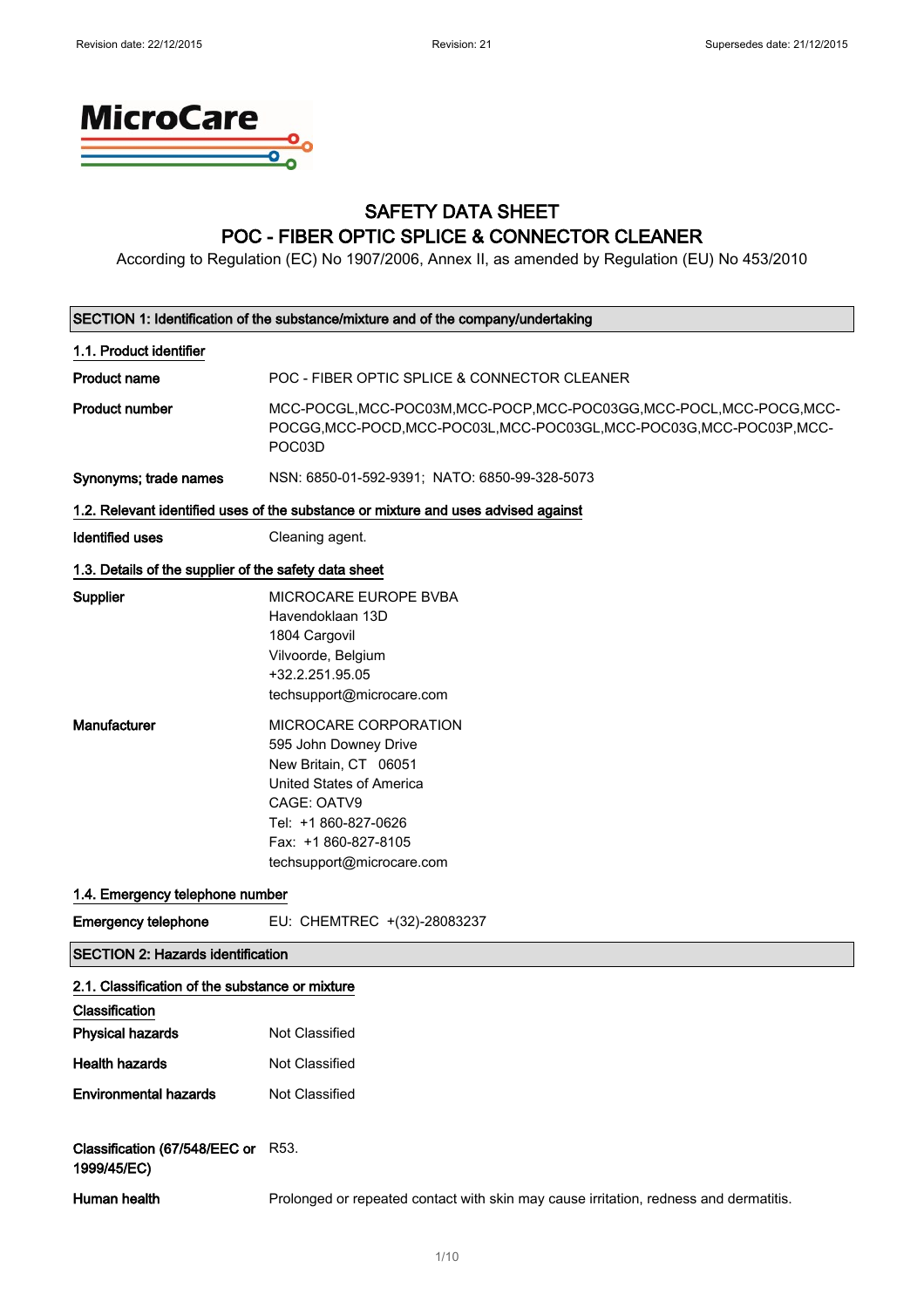| Environmental                     | The product contains a substance which is harmful to aguatic organisms and which may<br>cause long-term adverse effects in the aquatic environment.                                                                                                            |
|-----------------------------------|----------------------------------------------------------------------------------------------------------------------------------------------------------------------------------------------------------------------------------------------------------------|
| Physicochemical                   | Vapours are heavier than air and may travel along the floor and accumulate in the bottom of<br>containers. Gas or vapour displaces oxygen available for breathing (asphyxiant). Not<br>considered to be a significant hazard due to the small quantities used. |
| 2.2. Label elements               |                                                                                                                                                                                                                                                                |
| <b>Hazard statements</b>          | NC Not Classified                                                                                                                                                                                                                                              |
| Supplemental label<br>information | EUH210 Safety data sheet available on request.<br>RCH001a For use in industrial installations only.                                                                                                                                                            |
|                                   |                                                                                                                                                                                                                                                                |

2.3. Other hazards

This substance is not classified as PBT or vPvB according to current EU criteria.

### SECTION 3: Composition/information on ingredients 3.2. Mixtures Methyl Nonafluorobutyl Ether 30-60% CAS number: 163702-07-6 Classification Not Classified Classification (67/548/EEC or 1999/45/EC) R53. Methyl Nonafluoroisobutyl Ether 30-60% CAS number: 163702-08-7 Classification Not Classified Classification (67/548/EEC or 1999/45/EC) R53. **PROPAN-2-OL** 5-10% CAS number: 67-63-0 EC number: 200-661-7 Classification Flam. Liq. 2 - H225 Eye Irrit. 2 - H319 STOT SE 3 - H336 Classification (67/548/EEC or 1999/45/EC) F;R11 Xi;R36 R67

The Full Text for all R-Phrases and Hazard Statements are Displayed in Section 16.

Composition comments The data shown are in accordance with the latest EC Directives.

| <b>SECTION 4: First aid measures</b> |  |
|--------------------------------------|--|
|                                      |  |

### 4.1. Description of first aid measures

General information Move affected person to fresh air and keep warm and at rest in a position comfortable for breathing. If breathing stops, provide artificial respiration. Never give anything by mouth to an unconscious person. Inhalation **Move affected person to fresh air and keep warm and at rest in a position comfortable for** breathing. When breathing is difficult, properly trained personnel may assist affected person by administering oxygen. Get medical attention if any discomfort continues.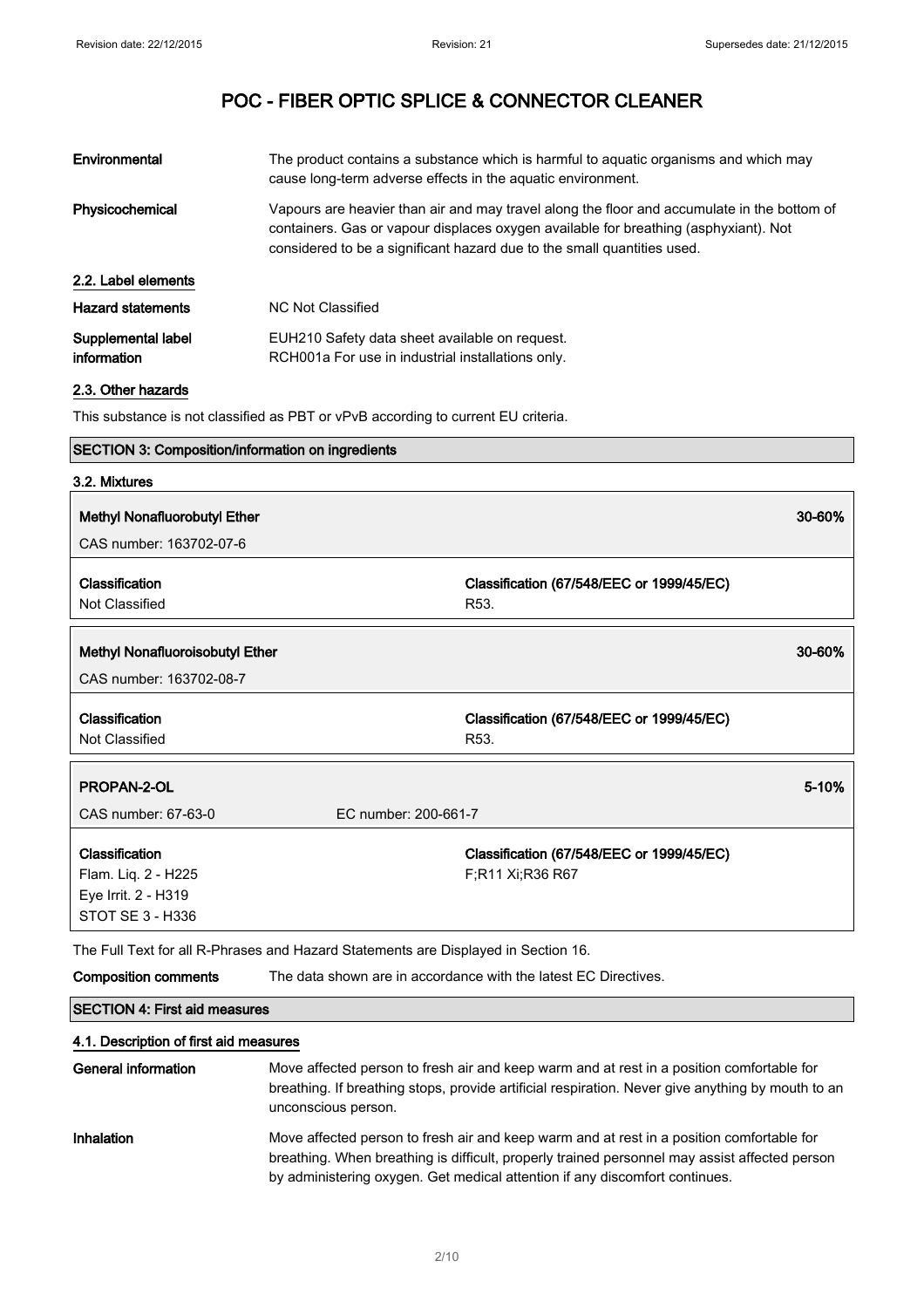| Ingestion                                                                                         | Never give anything by mouth to an unconscious person. Do not induce vomiting. If vomiting<br>occurs, the head should be kept low so that vomit does not enter the lungs. Consult a<br>physician for specific advice.                                                                                                              |  |  |  |
|---------------------------------------------------------------------------------------------------|------------------------------------------------------------------------------------------------------------------------------------------------------------------------------------------------------------------------------------------------------------------------------------------------------------------------------------|--|--|--|
| <b>Skin contact</b>                                                                               | Due to the small packaging, the risk of skin contact is minimal. Remove contaminated clothing<br>and rinse skin thoroughly with water.                                                                                                                                                                                             |  |  |  |
| Eye contact                                                                                       | Rinse immediately with plenty of water. Remove any contact lenses and open eyelids wide<br>apart. Continue to rinse for at least 15 minutes. Get medical attention if any discomfort<br>continues.                                                                                                                                 |  |  |  |
|                                                                                                   | 4.2. Most important symptoms and effects, both acute and delayed                                                                                                                                                                                                                                                                   |  |  |  |
| <b>General information</b>                                                                        | For further information, please refer to section 11.                                                                                                                                                                                                                                                                               |  |  |  |
| Inhalation                                                                                        | Vapours in high concentrations are anaesthetic. Symptoms following overexposure may<br>include the following: Headache. Fatigue. Dizziness. Central nervous system depression.                                                                                                                                                     |  |  |  |
| Ingestion                                                                                         | Due to the physical nature of this material it is unlikely that swallowing will occur. May cause<br>nausea, headache, dizziness and intoxication. Congestion of the lungs may occur, producing<br>severe shortness of breath.                                                                                                      |  |  |  |
| Skin contact                                                                                      | Prolonged skin contact may cause redness and irritation. Mild dermatitis, allergic skin rash.                                                                                                                                                                                                                                      |  |  |  |
| Eye contact                                                                                       | May cause temporary eye irritation.                                                                                                                                                                                                                                                                                                |  |  |  |
|                                                                                                   | 4.3. Indication of any immediate medical attention and special treatment needed                                                                                                                                                                                                                                                    |  |  |  |
| Notes for the doctor<br>No specific recommendations. If in doubt, get medical attention promptly. |                                                                                                                                                                                                                                                                                                                                    |  |  |  |
| <b>SECTION 5: Firefighting measures</b>                                                           |                                                                                                                                                                                                                                                                                                                                    |  |  |  |
|                                                                                                   |                                                                                                                                                                                                                                                                                                                                    |  |  |  |
| 5.1. Extinguishing media                                                                          |                                                                                                                                                                                                                                                                                                                                    |  |  |  |
| Suitable extinguishing media                                                                      | The product is not flammable.                                                                                                                                                                                                                                                                                                      |  |  |  |
| 5.2. Special hazards arising from the substance or mixture                                        |                                                                                                                                                                                                                                                                                                                                    |  |  |  |
| Specific hazards                                                                                  | Protection against nuisance dust must be used when the airborne concentration exceeds 10<br>mg/m3. Containers can burst violently when heated, due to excess pressure build-up.                                                                                                                                                    |  |  |  |
| <b>Hazardous combustion</b><br>products                                                           | Oxides of carbon. Thermal decomposition or combustion may liberate carbon oxides and<br>other toxic gases or vapours.                                                                                                                                                                                                              |  |  |  |
| 5.3. Advice for firefighters                                                                      |                                                                                                                                                                                                                                                                                                                                    |  |  |  |
| Protective actions during<br>firefighting                                                         | Closed containers can burst violently when heated, due to excess pressure build-up.<br>Containers close to fire should be removed or cooled with water. Keep away from heat,<br>sparks and open flame. Thermal decomposition or combustion products may include the<br>following substances: Toxic and corrosive gases or vapours. |  |  |  |
| Special protective equipment<br>for firefighters                                                  | Wear positive-pressure self-contained breathing apparatus (SCBA) and appropriate protective<br>clothing.                                                                                                                                                                                                                           |  |  |  |
| <b>SECTION 6: Accidental release measures</b>                                                     |                                                                                                                                                                                                                                                                                                                                    |  |  |  |
|                                                                                                   | 6.1. Personal precautions, protective equipment and emergency procedures                                                                                                                                                                                                                                                           |  |  |  |

6.2. Environmental precautions

required, the following protection should be worn: Tight-fitting safety glasses.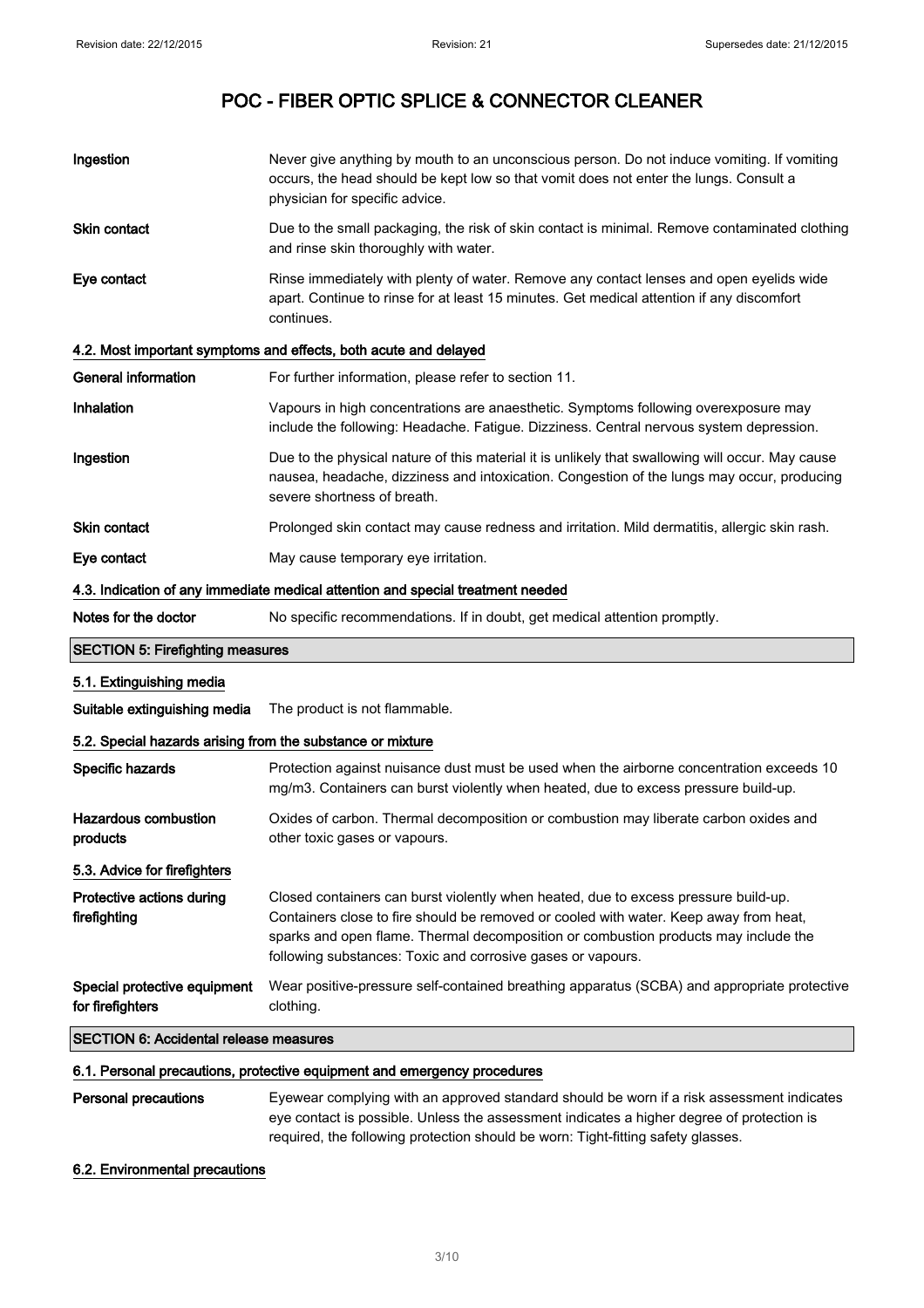| <b>Environmental precautions</b>                          | Not considered to be a significant hazard due to the small quantities used. Avoid discharge<br>into drains or watercourses or onto the ground. Contain spillage with sand, earth or other<br>suitable non-combustible material. |  |  |
|-----------------------------------------------------------|---------------------------------------------------------------------------------------------------------------------------------------------------------------------------------------------------------------------------------|--|--|
| 6.3. Methods and material for containment and cleaning up |                                                                                                                                                                                                                                 |  |  |
| Methods for cleaning up                                   | Absorb spillage with non-combustible, absorbent material. Do not discharge into drains or<br>watercourses or onto the ground.                                                                                                   |  |  |
| 6.4. Reference to other sections                          |                                                                                                                                                                                                                                 |  |  |
| Reference to other sections                               | For personal protection, see Section 8. See Section 11 for additional information on health<br>hazards.                                                                                                                         |  |  |
| <b>SECTION 7: Handling and storage</b>                    |                                                                                                                                                                                                                                 |  |  |
| 7.1. Precautions for safe handling                        |                                                                                                                                                                                                                                 |  |  |
| Usage precautions                                         | Provide adequate ventilation. Avoid contact with skin and eyes.                                                                                                                                                                 |  |  |
|                                                           | 7.2. Conditions for safe storage, including any incompatibilities                                                                                                                                                               |  |  |
| <b>Storage precautions</b>                                | Do not store near heat sources or expose to high temperatures. Keep containers upright.                                                                                                                                         |  |  |
| Storage class                                             | The product is not flammable.                                                                                                                                                                                                   |  |  |
| 7.3. Specific end use(s)                                  |                                                                                                                                                                                                                                 |  |  |
| Specific end use(s)                                       | The identified uses for this product are detailed in Section 1.2. For use in industrial<br>installations only.                                                                                                                  |  |  |
| Usage description                                         | Cleaning agent.                                                                                                                                                                                                                 |  |  |
| Reference to other sections.                              | Store away from incompatible materials (see Section 10).                                                                                                                                                                        |  |  |
| <b>SECTION 8: Exposure Controls/personal protection</b>   |                                                                                                                                                                                                                                 |  |  |
| 8.1. Control parameters                                   |                                                                                                                                                                                                                                 |  |  |
| Occupational exposure limits                              |                                                                                                                                                                                                                                 |  |  |
| PROPAN-2-OL                                               |                                                                                                                                                                                                                                 |  |  |

Long-term exposure limit (8-hour TWA): WEL 400 ppm 999 mg/m<sup>3</sup> Short-term exposure limit (15-minute): WEL 500 ppm 1250 mg/m<sup>3</sup> WEL = Workplace Exposure Limit

Ingredient comments WEL = Workplace Exposure Limits Threshold Limit Values (2005), ACGIH, by the American Conference on Governmental Industrial Hygienists. ACGIH = US Standard. SUP = Supplier's recommendation. EU = Indicative Values according to Commission Directive 91/322/EEC.

### 8.2. Exposure controls

#### Protective equipment



| Appropriate engineering | No specific ventilation requirements. This product must not be handled in a confined space |
|-------------------------|--------------------------------------------------------------------------------------------|
| controls                | without adequate ventilation.                                                              |
|                         |                                                                                            |

Eye/face protection Eyewear complying with an approved standard should be worn if a risk assessment indicates eye contact is possible. Unless the assessment indicates a higher degree of protection is required, the following protection should be worn: Tight-fitting safety glasses.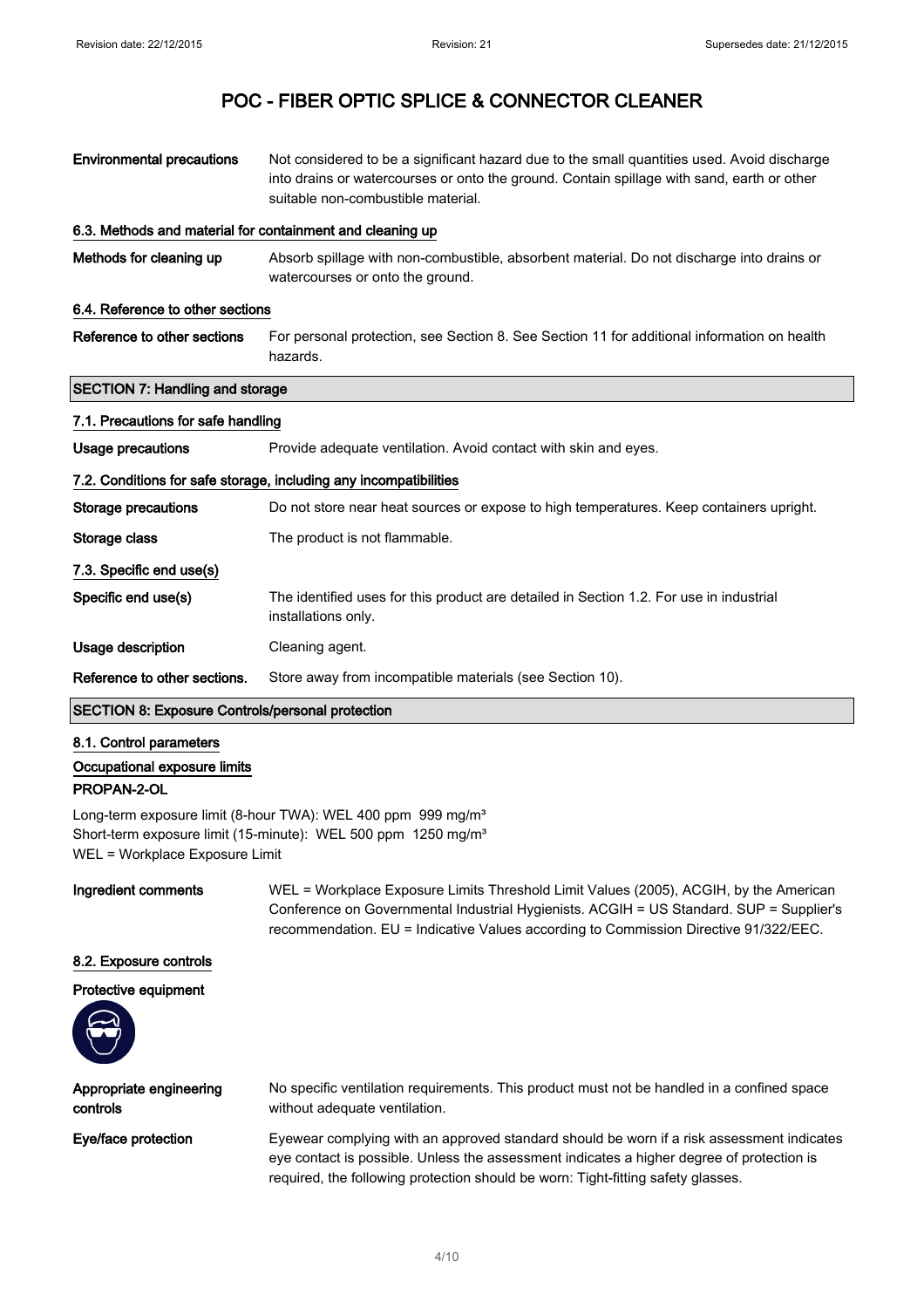| Hand protection        | Hand protection not required. Chemical-resistant, impervious gloves complying with an<br>approved standard should be worn if a risk assessment indicates skin contact is possible. It is<br>recommended that gloves are made of the following material: Neoprene. |
|------------------------|-------------------------------------------------------------------------------------------------------------------------------------------------------------------------------------------------------------------------------------------------------------------|
| Hygiene measures       | When using do not eat, drink or smoke. No specific hygiene procedures recommended but<br>good personal hygiene practices should always be observed when working with chemical<br>products.                                                                        |
| Respiratory protection | No specific recommendations. Respiratory protection must be used if the airborne<br>contamination exceeds the recommended occupational exposure limit.                                                                                                            |

### SECTION 9: Physical and Chemical Properties

| 9.1. Information on basic physical and chemical properties |                                                                                      |  |  |
|------------------------------------------------------------|--------------------------------------------------------------------------------------|--|--|
| Appearance                                                 | Clear liquid.                                                                        |  |  |
| Colour                                                     | Colourless.                                                                          |  |  |
| Odour                                                      | Slight alcoholic.                                                                    |  |  |
| <b>Odour threshold</b>                                     | No information available.                                                            |  |  |
| pH                                                         | No information available.                                                            |  |  |
| <b>Melting point</b>                                       | No information available.                                                            |  |  |
| Initial boiling point and range                            | 54°C/129°F @ 101.3 kPa                                                               |  |  |
| Flash point                                                | The product is not flammable.                                                        |  |  |
| <b>Evaporation rate</b>                                    | 58 (BUOAC = 1)                                                                       |  |  |
| <b>Evaporation factor</b>                                  | No information available.                                                            |  |  |
| Upper/lower flammability or<br>explosive limits            | Upper flammable/explosive limit: 16.7 %(V) Lower flammable/explosive limit: 4.0 %(V) |  |  |
| Other flammability                                         | No information available.                                                            |  |  |
| Vapour pressure                                            | 27.6 kPa @ 25°C                                                                      |  |  |
| Vapour density                                             | 7.0                                                                                  |  |  |
| <b>Relative density</b>                                    | 1.48 (H20 = 1) @ 20°C                                                                |  |  |
| <b>Bulk density</b>                                        | No information available.                                                            |  |  |
| Solubility(ies)                                            | Slightly soluble in water.                                                           |  |  |
| <b>Partition coefficient</b>                               | No information available.                                                            |  |  |
| Auto-ignition temperature                                  | No information available.                                                            |  |  |
| <b>Decomposition Temperature</b>                           | No information available.                                                            |  |  |
| <b>Viscosity</b>                                           | <=0.01 Pa s @ 23°C                                                                   |  |  |
| 9.2. Other information                                     |                                                                                      |  |  |
| Refractive index                                           | No information available.                                                            |  |  |
| Particle size                                              | Not applicable.                                                                      |  |  |
| Molecular weight                                           | No information available.                                                            |  |  |
| <b>Volatility</b>                                          | 100%                                                                                 |  |  |
| Saturation concentration                                   | No information available.                                                            |  |  |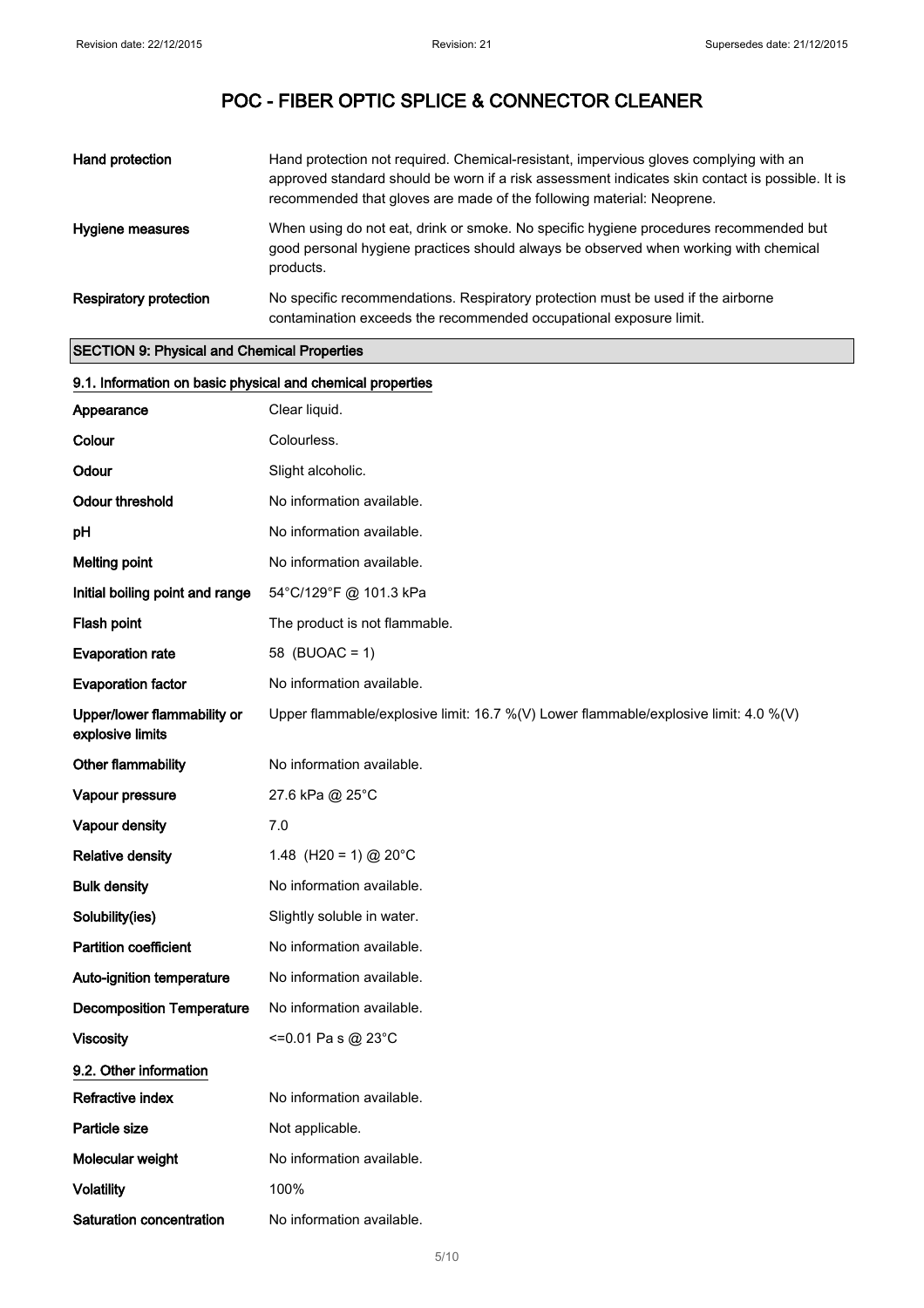| <b>Critical temperature</b>                  | No information available.                                                                                                                                                                    |  |  |  |
|----------------------------------------------|----------------------------------------------------------------------------------------------------------------------------------------------------------------------------------------------|--|--|--|
| <b>UDF Phrase 1</b>                          | The product is not flammable.                                                                                                                                                                |  |  |  |
| <b>SECTION 10: Stability and reactivity</b>  |                                                                                                                                                                                              |  |  |  |
| 10.1. Reactivity                             |                                                                                                                                                                                              |  |  |  |
| Reactivity                                   | Strong alkalis. Chemically-active metals.                                                                                                                                                    |  |  |  |
| 10.2. Chemical stability                     |                                                                                                                                                                                              |  |  |  |
| <b>Stability</b>                             | Stable at normal ambient temperatures and when used as recommended.                                                                                                                          |  |  |  |
| 10.3. Possibility of hazardous reactions     |                                                                                                                                                                                              |  |  |  |
| Possibility of hazardous<br>reactions        | Will not polymerise.                                                                                                                                                                         |  |  |  |
| 10.4. Conditions to avoid                    |                                                                                                                                                                                              |  |  |  |
| Conditions to avoid                          | Keep away from heat, sparks and open flame. Thermal decomposition or combustion<br>products may include the following substances: Toxic and corrosive gases or vapours.                      |  |  |  |
| 10.5. Incompatible materials                 |                                                                                                                                                                                              |  |  |  |
| Materials to avoid                           | Alkali metals. Alkaline earth metals. Powdered metal. Strong acids.                                                                                                                          |  |  |  |
| 10.6. Hazardous decomposition products       |                                                                                                                                                                                              |  |  |  |
| Hazardous decomposition<br>products          | Heating may generate the following products: Toxic and corrosive gases or vapours.<br>Hydrogen fluoride (HF). Hydrogen chloride (HCl). Halogenated hydrocarbons. Carbon dioxide<br>$(CO2)$ . |  |  |  |
| <b>SECTION 11: Toxicological information</b> |                                                                                                                                                                                              |  |  |  |
| 11.1. Information on toxicological effects   |                                                                                                                                                                                              |  |  |  |
| Other health effects                         | There is no evidence that the product can cause cancer.                                                                                                                                      |  |  |  |
| Inhalation                                   | Vapours may irritate throat/respiratory system. A single exposure may cause the following<br>adverse effects: Coughing. Difficulty in breathing.                                             |  |  |  |
| Ingestion                                    | May cause stomach pain or vomiting. May cause nausea, headache, dizziness and<br>intoxication.                                                                                               |  |  |  |
| Skin contact                                 | Repeated exposure may cause skin dryness or cracking. Product has a defatting effect on<br>skin. May cause allergic contact eczema.                                                          |  |  |  |
| Eye contact                                  | May cause temporary eye irritation.                                                                                                                                                          |  |  |  |
|                                              | Toxicological information on ingredients.                                                                                                                                                    |  |  |  |
|                                              | Methyl Nonafluorobutyl Ether                                                                                                                                                                 |  |  |  |
| Other health effects                         | There is no evidence that the product can cause cancer.                                                                                                                                      |  |  |  |
| Acute toxicity - oral                        |                                                                                                                                                                                              |  |  |  |

Acute toxicity oral (LD<sub>50</sub>

Species Rat

ATE oral (mg/kg) 5,000.0

5,000.0

mg/kg)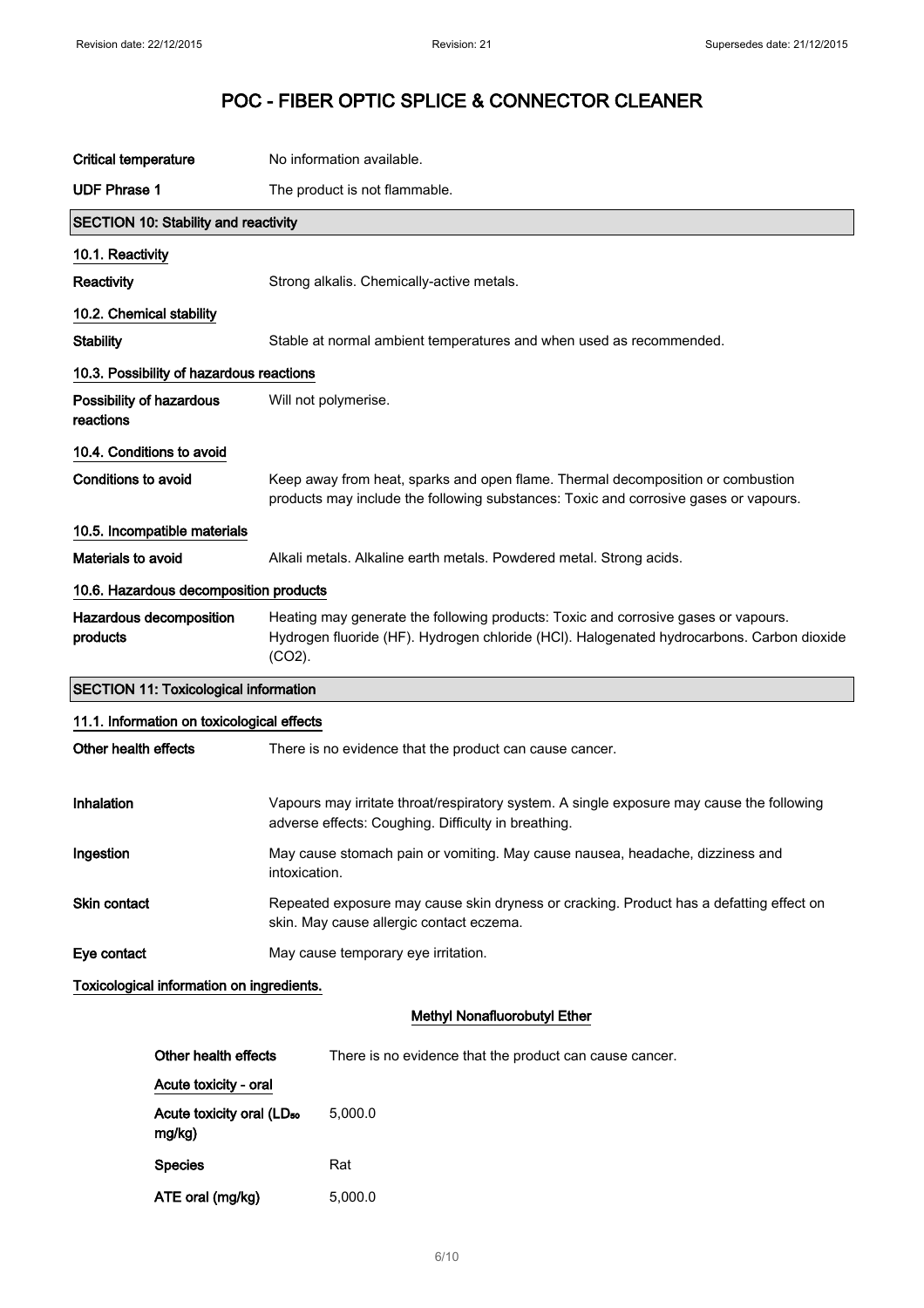|                 | Acute toxicity - inhalation                                                                                   |                                                               |  |  |
|-----------------|---------------------------------------------------------------------------------------------------------------|---------------------------------------------------------------|--|--|
|                 | Acute toxicity inhalation<br>(LC <sub>50</sub> vapours mg/l)                                                  | 1,000.0                                                       |  |  |
|                 | <b>Species</b>                                                                                                | Rat                                                           |  |  |
|                 | <b>ATE inhalation (vapours</b><br>mg/l)                                                                       | 1,000.0                                                       |  |  |
|                 |                                                                                                               | Methyl Nonafluoroisobutyl Ether                               |  |  |
|                 | Acute toxicity - oral                                                                                         |                                                               |  |  |
|                 | Acute toxicity oral (LD <sub>50</sub><br>mg/kg)                                                               | 5,000.0                                                       |  |  |
|                 | <b>Species</b>                                                                                                | Rat                                                           |  |  |
|                 | Acute toxicity - inhalation                                                                                   |                                                               |  |  |
|                 | Acute toxicity inhalation<br>(LC <sub>50</sub> vapours mg/l)                                                  | 1,000.0                                                       |  |  |
|                 | <b>Species</b>                                                                                                | Rat                                                           |  |  |
|                 | <b>ATE inhalation (vapours</b><br>mg/l)                                                                       | 1,000.0                                                       |  |  |
|                 |                                                                                                               | PROPAN-2-OL                                                   |  |  |
|                 | Carcinogenicity<br>IARC carcinogenicity<br>IARC Group 3 Not classifiable as to its carcinogenicity to humans. |                                                               |  |  |
|                 |                                                                                                               |                                                               |  |  |
|                 | NTP carcinogenicity                                                                                           | Not listed.                                                   |  |  |
|                 | <b>OSHA Carcinogenicity</b>                                                                                   | Not listed.                                                   |  |  |
|                 | <b>SECTION 12: Ecological Information</b>                                                                     |                                                               |  |  |
| Ecotoxicity     |                                                                                                               | There are no data on the ecotoxicity of this product.         |  |  |
|                 | Ecological information on ingredients.                                                                        |                                                               |  |  |
|                 |                                                                                                               | Methyl Nonafluorobutyl Ether                                  |  |  |
|                 | Ecotoxicity                                                                                                   | There are no data on the ecotoxicity of this product.         |  |  |
|                 |                                                                                                               | <b>Methyl Nonafluoroisobutyl Ether</b>                        |  |  |
|                 | Ecotoxicity                                                                                                   | The product is not expected to be toxic to aquatic organisms. |  |  |
| 12.1. Toxicity  |                                                                                                               |                                                               |  |  |
| <b>Toxicity</b> |                                                                                                               | Not considered toxic to fish.                                 |  |  |
|                 | Ecological information on ingredients.                                                                        |                                                               |  |  |
|                 |                                                                                                               | <b>Methyl Nonafluorobutyl Ether</b>                           |  |  |
|                 | <b>Toxicity</b>                                                                                               | Not considered toxic to fish.                                 |  |  |
|                 |                                                                                                               | Methyl Nonafluoroisobutyl Ether                               |  |  |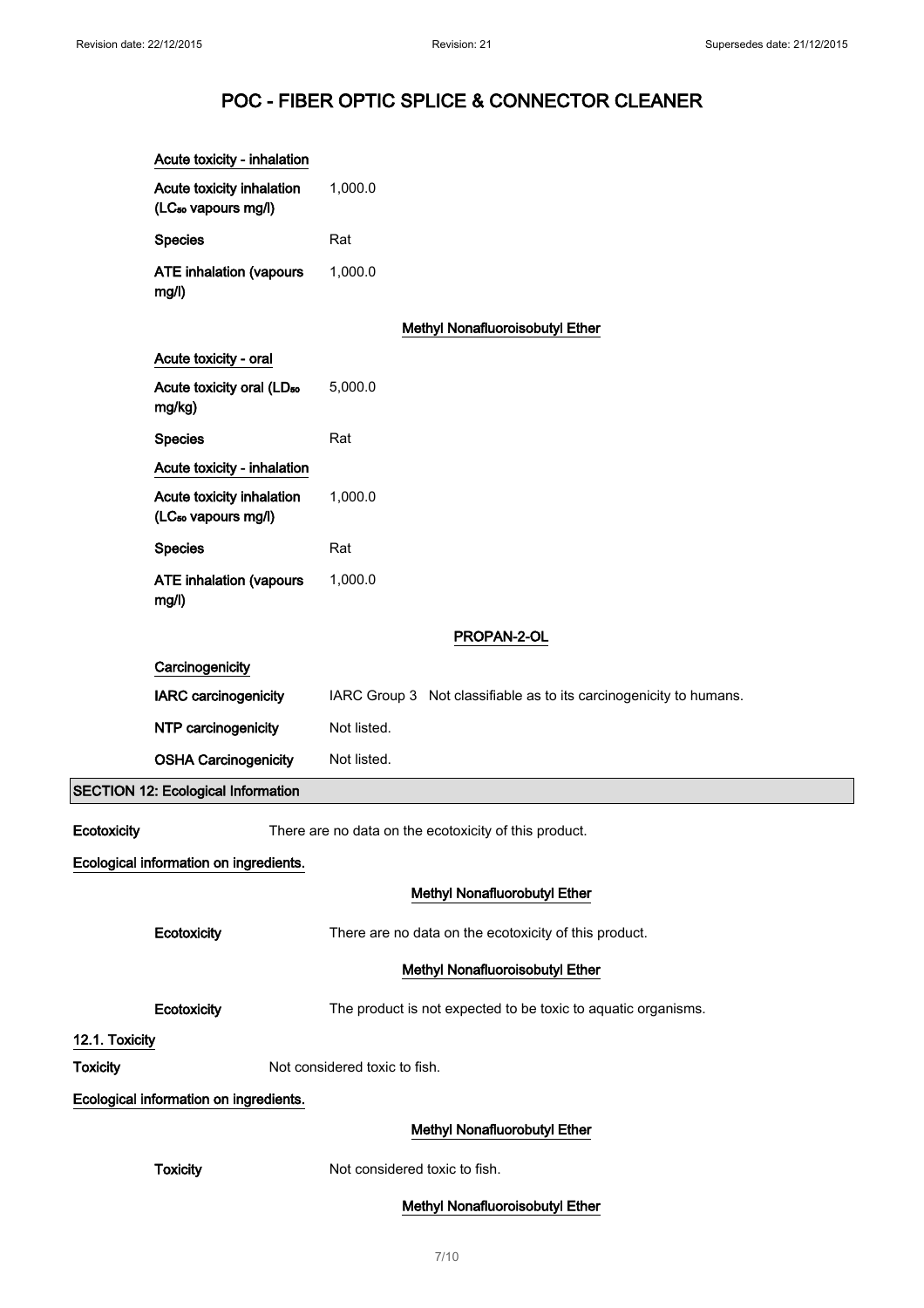| ٧ |  |
|---|--|
|   |  |

# Not considered toxic to fish.

### PROPAN-2-OL

| Acute toxicity - fish                            |                                                                                                                                                             | LC <sub>50</sub> , 96 hours: 9,640 mg/l, Fish                   |
|--------------------------------------------------|-------------------------------------------------------------------------------------------------------------------------------------------------------------|-----------------------------------------------------------------|
| Acute toxicity - aquatic<br>invertebrates        |                                                                                                                                                             | EC <sub>50</sub> , 48 hours: 5102 mg/l, Daphnia magna           |
| Acute toxicity - aquatic<br>plants               |                                                                                                                                                             | IC <sub>50</sub> , 72 hours: >2,000 mg/l, Algae                 |
| 12.2. Persistence and degradability              |                                                                                                                                                             |                                                                 |
| Persistence and degradability No data available. |                                                                                                                                                             |                                                                 |
| Ecological information on ingredients.           |                                                                                                                                                             |                                                                 |
|                                                  |                                                                                                                                                             | <b>Methyl Nonafluorobutyl Ether</b>                             |
| Persistence and<br>degradability                 |                                                                                                                                                             | No data available.                                              |
|                                                  |                                                                                                                                                             | Methyl Nonafluoroisobutyl Ether                                 |
| Persistence and<br>degradability                 |                                                                                                                                                             | The product is not expected to be biodegradable.                |
| 12.3. Bioaccumulative potential                  |                                                                                                                                                             |                                                                 |
| <b>Bioaccumulative potential</b>                 |                                                                                                                                                             | No data available on bioaccumulation.                           |
| <b>Partition coefficient</b>                     |                                                                                                                                                             | No information available.                                       |
| Ecological information on ingredients.           |                                                                                                                                                             |                                                                 |
|                                                  |                                                                                                                                                             | Methyl Nonafluorobutyl Ether                                    |
|                                                  |                                                                                                                                                             | Bioaccumulative potential No data available on bioaccumulation. |
|                                                  |                                                                                                                                                             | Methyl Nonafluoroisobutyl Ether                                 |
| <b>Bioaccumulative potential</b>                 |                                                                                                                                                             | No data available on bioaccumulation.                           |
| 12.4. Mobility in soil                           |                                                                                                                                                             |                                                                 |
| <b>Mobility</b>                                  | The product contains volatile substances which may spread in the atmosphere. Not<br>considered to be a significant hazard due to the small quantities used. |                                                                 |
| Adsorption/desorption<br>coefficient             | Not known.                                                                                                                                                  |                                                                 |
| Henry's law constant                             | Not known.                                                                                                                                                  |                                                                 |
| Surface tension                                  | Not determined.                                                                                                                                             |                                                                 |
| Ecological information on ingredients.           |                                                                                                                                                             |                                                                 |
|                                                  |                                                                                                                                                             | Methyl Nonafluorobutyl Ether                                    |
| <b>Mobility</b>                                  |                                                                                                                                                             | Not applicable.                                                 |

Methyl Nonafluoroisobutyl Ether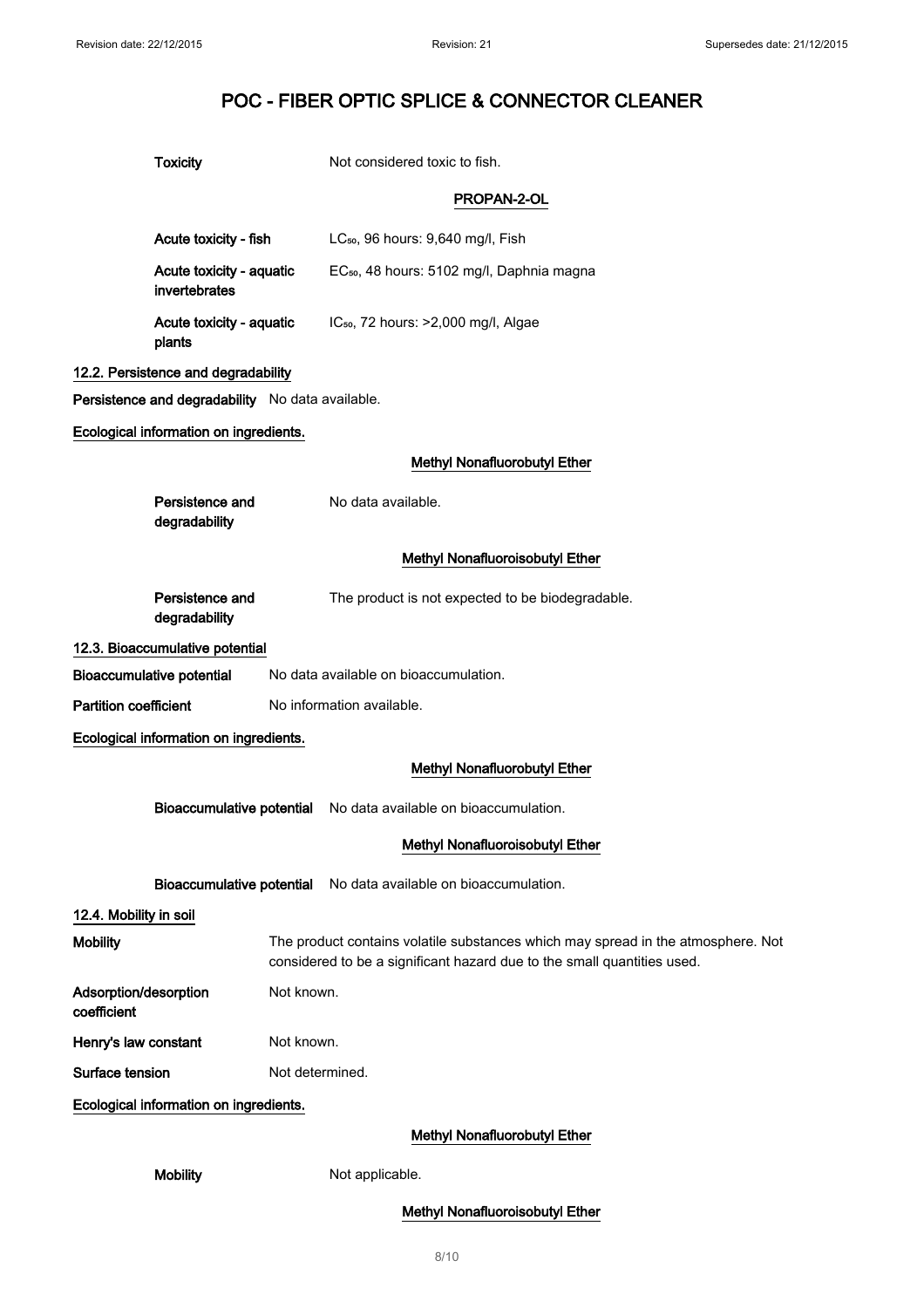| <b>Mobility</b>                            | Not applicable.                                                                                                                |  |
|--------------------------------------------|--------------------------------------------------------------------------------------------------------------------------------|--|
| 12.5. Results of PBT and vPvB assessment   |                                                                                                                                |  |
| Results of PBT and vPvB<br>assessment      | This substance is not classified as PBT or vPvB according to current EU criteria.                                              |  |
| 12.6. Other adverse effects                |                                                                                                                                |  |
| Other adverse effects                      | The product contains volatile organic compounds (VOCs) which have a photochemical ozone<br>creation potential.                 |  |
| <b>SECTION 13: Disposal considerations</b> |                                                                                                                                |  |
| 13.1. Waste treatment methods              |                                                                                                                                |  |
| General information                        | When handling waste, the safety precautions applying to handling of the product should be<br>considered.                       |  |
| Disposal methods                           | Dispose of waste to licensed waste disposal site in accordance with the requirements of the<br>local Waste Disposal Authority. |  |
| <b>SECTION 14: Transport information</b>   |                                                                                                                                |  |

General **General** Not regulated. The product is not covered by international regulations on the transport of dangerous goods (IMDG, IATA, ADR/RID).

### 14.1. UN number

Not applicable. Non-hazardous substance.

### 14.2. UN proper shipping name

Not applicable. Non-hazardous substance.

### 14.3. Transport hazard class(es)

Not applicable. Non-hazardous substance.

### Transport labels

#### 14.4. Packing group

Not applicable. Non-hazardous substance.

### 14.5. Environmental hazards

Environmentally hazardous substance/marine pollutant No.

#### 14.6. Special precautions for user

No information required.

### 14.7. Transport in bulk according to Annex II of MARPOL73/78 and the IBC Code

**Transport in bulk according to** No information required. Not relevant. Annex II of MARPOL 73/78 and the IBC Code

### SECTION 15: Regulatory information

### 15.1. Safety, health and environmental regulations/legislation specific for the substance or mixture

EU legislation Regulation (EC) No 1272/2008 of the European Parliament and of the Council of 16 December 2008 on classification, labelling and packaging of substances and mixtures (as amended).